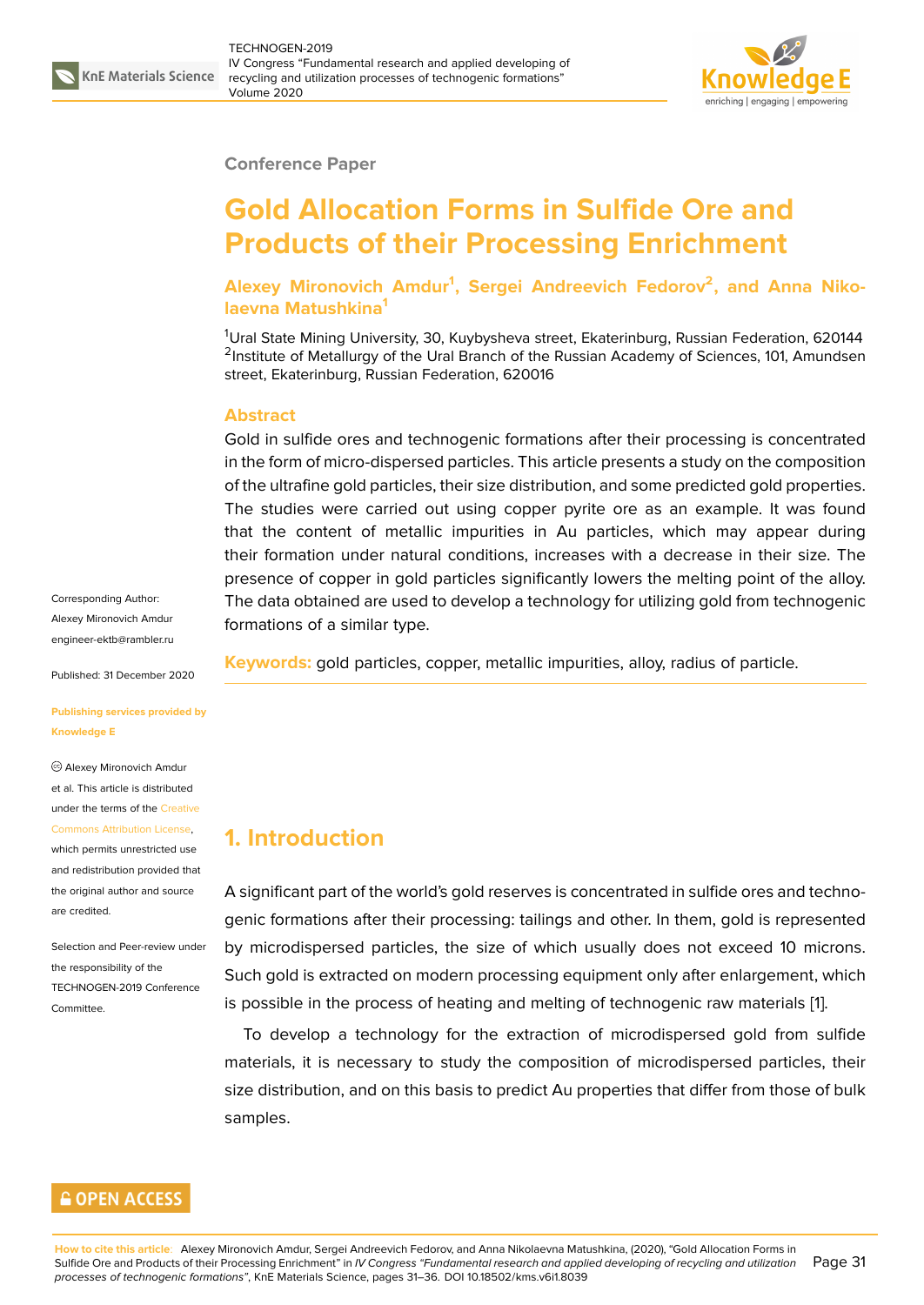

## **2. Material and Method**

The problem was solved by the example of copper-pyritic ore of the Urupsky deposit as a model system. According to mineralogical studies, the main minerals are (wt.%): Pyrite (80), quartz (8), chalcopyrite (5), sphalerite (2), chlorite (3). The gold content is 1.2 g/t.

The sizes of gold particles and their chemical composition were determined using an Axio Imager 2 optical microscope (Carl Zeiss, Germany) and a Zeiss EVO-MA 15 scanning electron microscope with an X-max X-ray attachment (Carl Zeiss). The prefix made it possible to determine the chemical composition of the particles. The relative error of this device with a mass fraction of the element of 2–5% was 10%, with higher contents of the element, the error decreased to 1–2%. In this case, the general error of determination consisted of the error of the device and the error associated with the preparation of samples for analysis.

We used a scanning electron microscope control program for preset search and data processing — INCA Wave (Oxford Instruments, Great Britain). Search parameters were set by the maximum density of the substance and particle size. Particles with a diameter of more than 0.01 μm were analyzed, which is due to the resolution of the microscope. Due to the low concentration of gold particles in the initial ore, it is difficult to find using optical and electron microscopy. Based on the obtained data on the mineralogical and chemical composition, reagents-solvents of mineral phases were selected. All rockforming minerals were transferred to the solution. A representative sample weighing about 4  $\times$  10<sup>-5</sup> g was taken from the residue, which was placed on the surface of the sample holder of the scanning electron microscope in the form of a monolayer.

As a criterion for the presence of Au, a color template for the image of a standard gold sample was used. Based on the study, basic data were obtained on the chemical composition, length, width, perimeter, area and shape of gold particles.

### **3. Results and Discussions**

The size distribution of gold particles is shown in Fig. 1. The predominant fraction is 0.5-1.0 μm. Existing enrichment methods do not allow the concentration of gold with such particle sizes.

The analysis of more than 150 of the gold particles found that most of them contain metallic impurities. The predominant impurity found in every part of gold - copper. Its contents range from 3.32 to 46.97 wt%. Single particles are admixtures of platinum (up to 40 wt.%) and silver (up to 19 wt.%). The main part of the particle has a shape close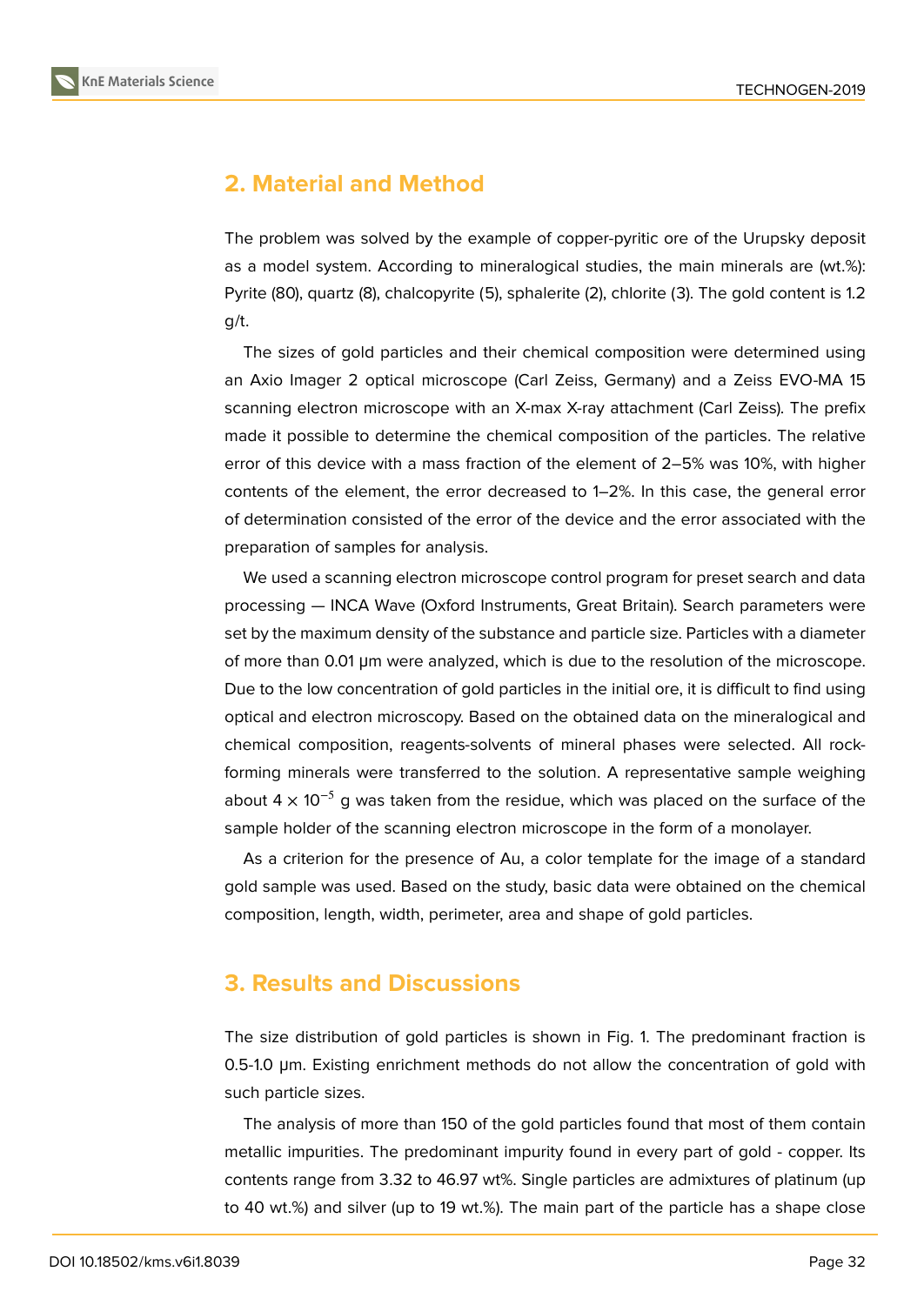

**Figure** 1: Size distribution of gold particles (0 - 20 microns).

to the sphere. In this regard, the evaluation of the particle sizes was made according to its radius R.

The content of impurities increases with decrease in the size of the gold particles, Fig. 2. A similar dependence established previously for the carbonate-silicate ores [2]. For particles, R is greater than  $1 \mu m$ , the gold content in the particles did not depend on the linear size and area. When  $R < 1 \mu m$  and it decreases with decreasing particle size, and in this region increased the dispersion of the data. The latter suggests t[ha](#page-4-1)t the composition of the particles is strongly influenced by random factors.

In dispersed systems, the particle size influences many properties. This influence is shown when reducing the size to a certain critical value. This way depends on the strength of thin steel wires and glass fibers to their diameter, the viscosity of the liquid films of the thickness, strength of steel and the size of the inclusions during its dispersion hardening [2].

Thus, it was established experimentally that the content of metallic impurities in a separate particles of gold ore is only slightly dependent on the linear size and area, if R is greater t[ha](#page-4-1)n 1  $\mu$ m. When R < 1  $\mu$ m, the content of impurities increases with decrease of their size. Probably, the increased solubility is due to the loss of faceting and erosion of the crystal lattice for small particles, which is accompanied by the increase in Gibbs energy.

It can be assumed that the formation of alloys and compounds of gold with copper occurs in natural conditions when the nuclei of gold. It is believed [3] that the gold is recovered from hydrothermal solutions at temperatures up to 450, which contains copper. In the process of recovery from these solutions the copper according to the phase diagram of Cu-Au along with found the content of Cu in the [pa](#page-4-2)rticles of gold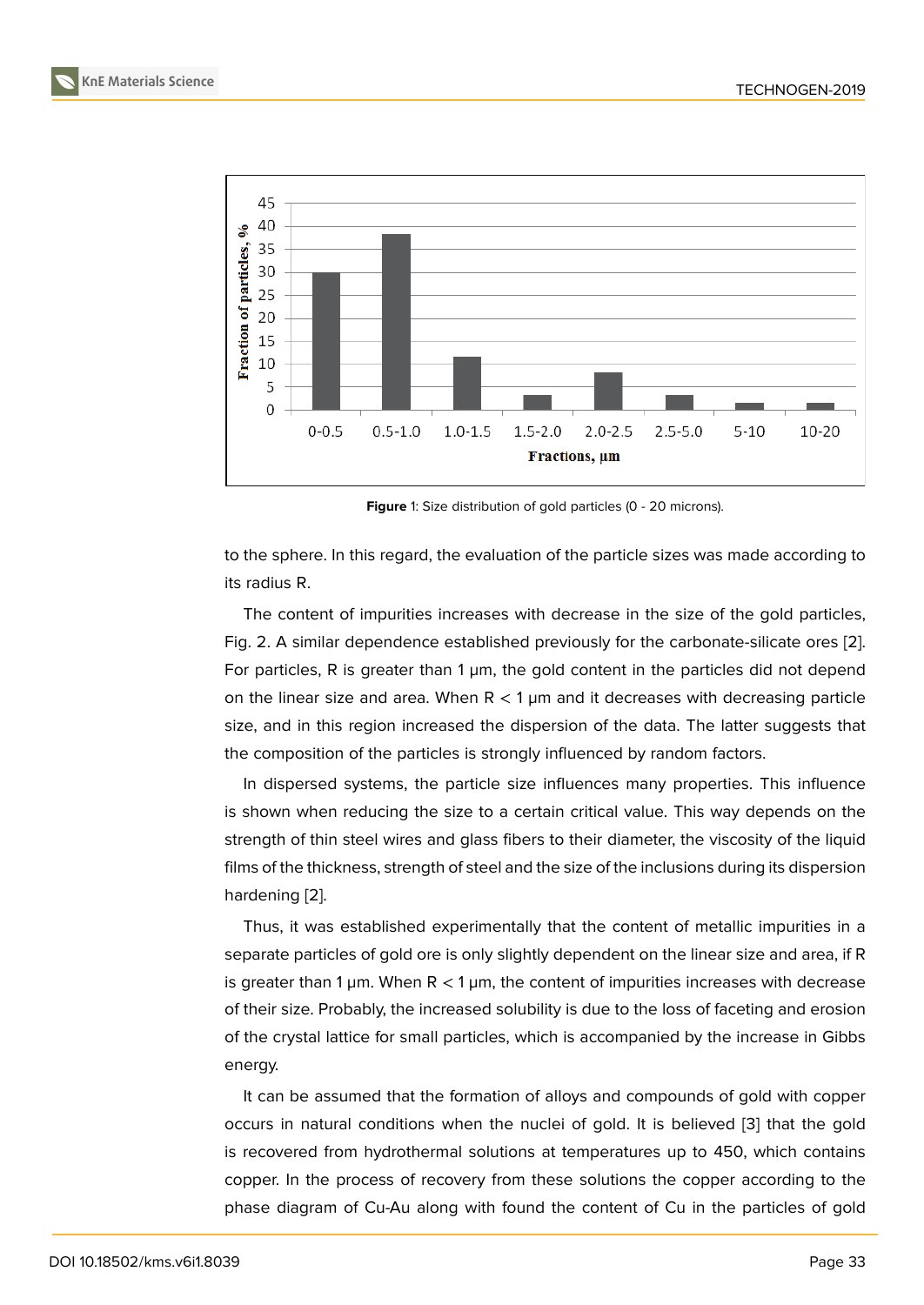

**Figure** 2: The dependence of the gold content on the particle size.

Urupsky deposits may form the following compounds with gold:  $AuCu<sub>3</sub>$ , AuCu, Au<sub>3</sub>Cu. To substantiate the possibility of the formation of alloys of gold with copper in the natural conditions of hydrothermal solutions conducted a simulation of these processes using the Equilibrium Compositions module of the HSC Chemistry package 9.0. Analyzed major known reactions of recovery of gold and copper from solutions. From Fig. 3 it is seen that in equilibrium conditions at temperatures above 100℃ can indeed form the intermetallic compound AuCu. It replaces Au, the amount of which decreases. Also at temperatures above 400°C produces compound  $\mathsf{AuCu}_3$ , but in very small quantities.

Thus, the appearance of impurities of copper in micro-particles of gold in sulfide ores is possible at the stage of formation of these metals in the natural environment.

The liquidus temperature of gold alloys with copper and their chemical compounds is significantly lower than the melting point of pure gold (1063<sup>∘</sup>C). According to the Au-Cu state diagram [4], for the predominant small gold particles containing 18 wt.% Copper, the liquidus temperature is 910<sup>∘</sup>C, for particles greater than 3 microns (6 wt.% Cu) - 980<sup>∘</sup>C. Also, for small gold particles (0.1-0.5 microns), the size factor will affect in accordance with the T[ho](#page-5-0)mson equation, and the melting temperature will decrease by another 3-6<sup>∘</sup>C.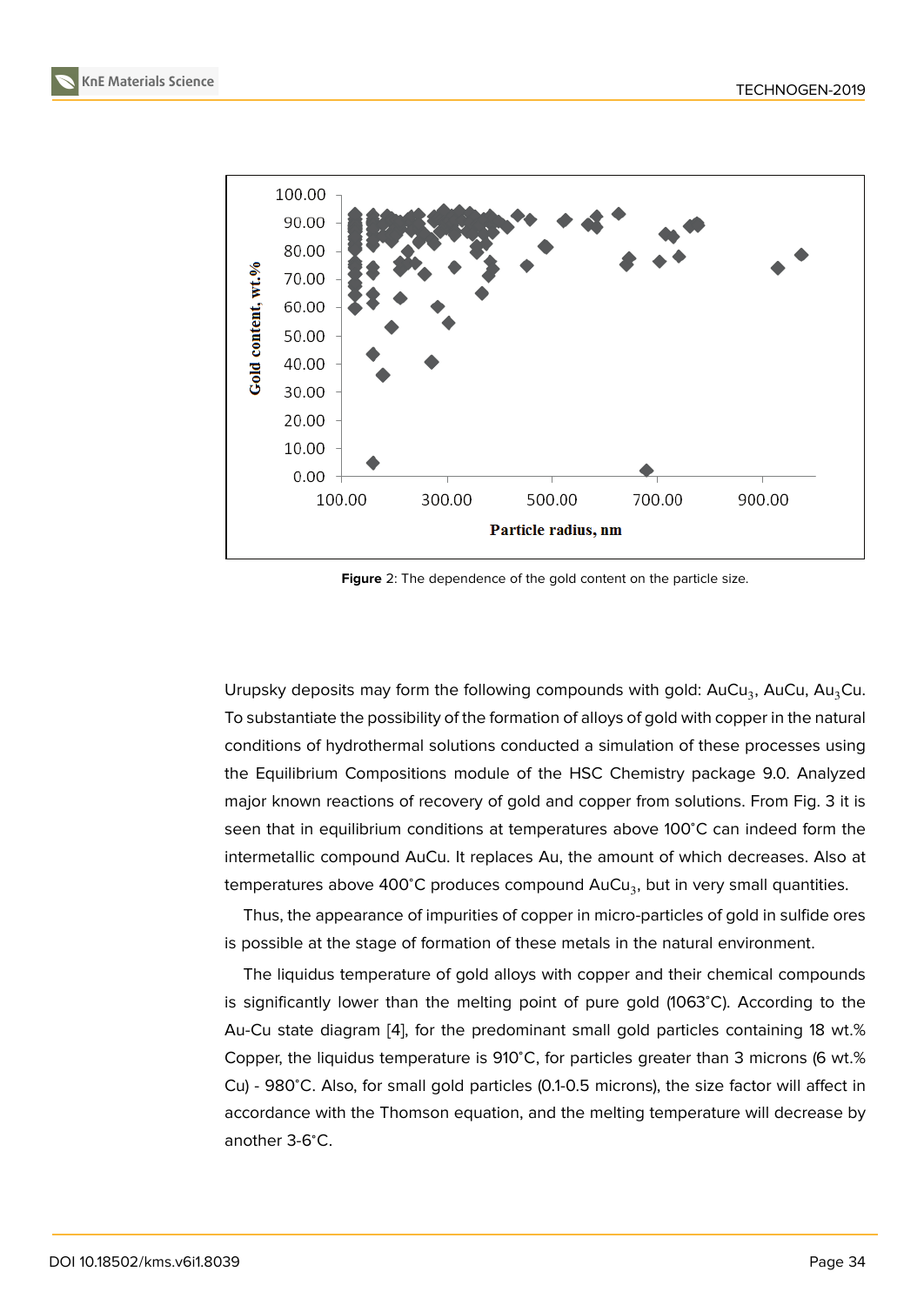



**Figure** 3: The equilibrium phase composition during the formation of gold and copper from hydrothermal solutions.

# **4. Conclusion**

The conducted studies using the example of copper-pyritic ore revealed the size distribution of gold particles; the content of metallic impurities in Au particles, which may appear during their formation under natural conditions, increases with decreasing size; the presence of copper significantly lowers the melting point of the alloy. The data obtained are used to develop a technology for utilizing gold from technogenic formations of a similar type.

# **Acknowledgments**

This work was supported by the RFBR grant No. 18-29-24081 \ 18.

### **References**

- <span id="page-4-0"></span>[1] Vatolin, N. A., *et al*. (2015). Motion of Dispersed Gold Droplets in Porous Bodies and Oxide Melts during Heating. *Doklady Chemistry*, vol. 465, issue 1, pp. 265-267.
- <span id="page-4-1"></span>[2] Vatolin, N. A., *et al*. (2016). Content of Impurities in Dispersed Ore Gold Particles Depending on Their Size. *Doklady Physical Chemistry*, vol. 470, issue 2, pp. 162- 164.
- <span id="page-4-2"></span>[3] Petrovskaya, N. V. (1973). *Native Gold (General Characteristic, Typomorphism, Questions of Genesis).* Moscow: Science.